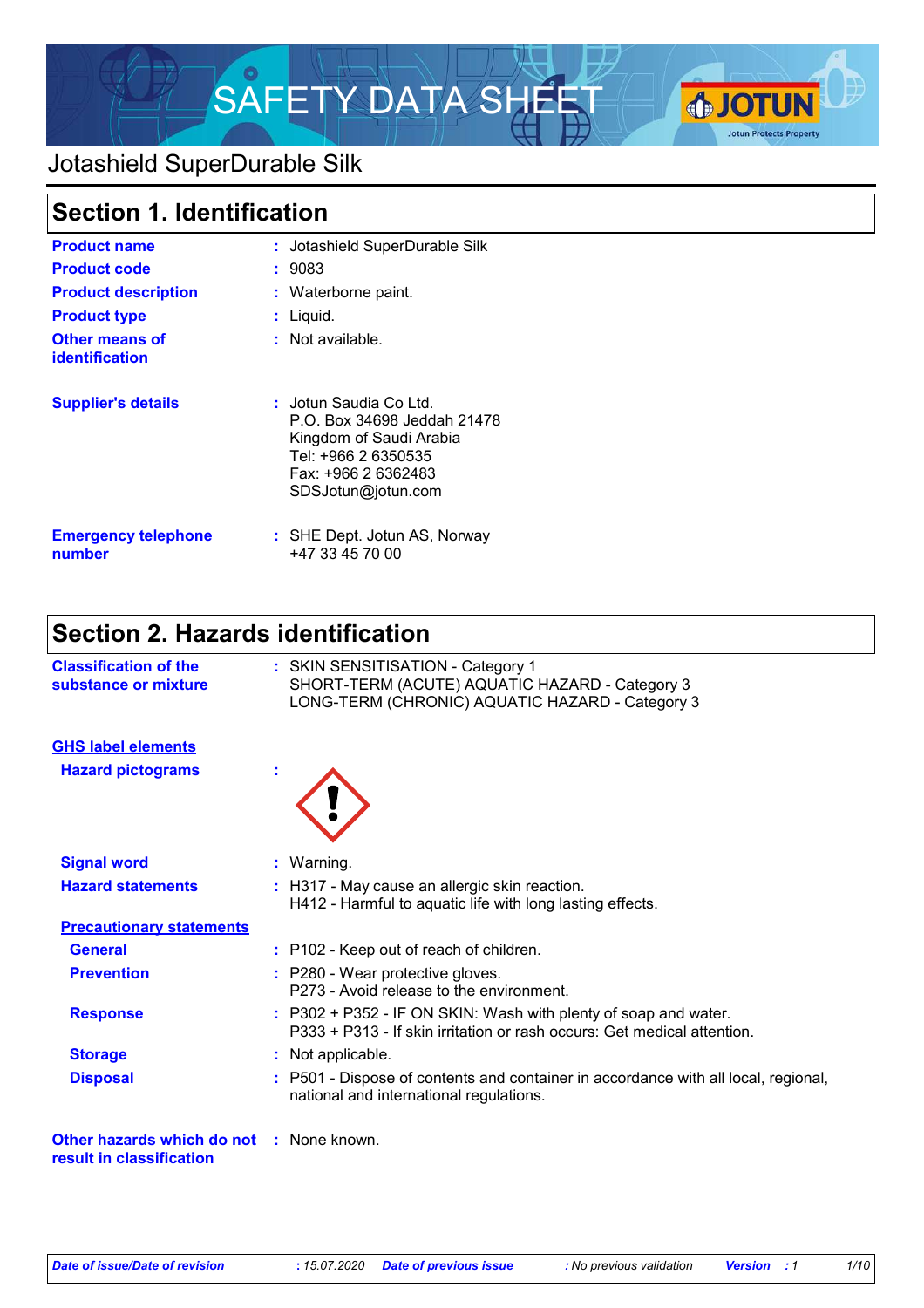### **Section 3. Composition/information on ingredients**

#### **Other means of Substance/mixture**

### **identification**

**:** Mixture

**:** Not available.

#### **CAS number/other identifiers**

| <b>CAS number</b>   | : Not applicable. |
|---------------------|-------------------|
| <b>EC</b> number    | : Mixture.        |
| <b>Product code</b> | : 9083            |

| <b>Ingredient name</b>                        | $\frac{9}{6}$          | <b>CAS number</b>                  |
|-----------------------------------------------|------------------------|------------------------------------|
| methanol<br>lammonia<br>$C(M)$ IT/MIT $(3:1)$ | - 42<br>≤0.3<br>≤0.019 | 67-56-1<br>1336-21-6<br>55965-84-9 |
|                                               |                        |                                    |

**There are no additional ingredients present which, within the current knowledge of the supplier and in the concentrations applicable, are classified as hazardous to health or the environment and hence require reporting in this section.**

**Occupational exposure limits, if available, are listed in Section 8.**

### **Section 4. First aid measures**

| <b>Description of necessary first aid measures</b> |                                                                                                                                                                                                                                                                                                                                                                                                                                                                                                                                                                                                                                                                                                                                                                                                                              |
|----------------------------------------------------|------------------------------------------------------------------------------------------------------------------------------------------------------------------------------------------------------------------------------------------------------------------------------------------------------------------------------------------------------------------------------------------------------------------------------------------------------------------------------------------------------------------------------------------------------------------------------------------------------------------------------------------------------------------------------------------------------------------------------------------------------------------------------------------------------------------------------|
| Eye contact                                        | : Immediately flush eyes with plenty of water, occasionally lifting the upper and lower<br>eyelids. Check for and remove any contact lenses. Continue to rinse for at least 10<br>minutes. Get medical attention if irritation occurs.                                                                                                                                                                                                                                                                                                                                                                                                                                                                                                                                                                                       |
| <b>Inhalation</b>                                  | : Remove victim to fresh air and keep at rest in a position comfortable for breathing.<br>If not breathing, if breathing is irregular or if respiratory arrest occurs, provide<br>artificial respiration or oxygen by trained personnel. It may be dangerous to the<br>person providing aid to give mouth-to-mouth resuscitation. Get medical attention if<br>adverse health effects persist or are severe. If unconscious, place in recovery<br>position and get medical attention immediately. Maintain an open airway. Loosen<br>tight clothing such as a collar, tie, belt or waistband.                                                                                                                                                                                                                                 |
| <b>Skin contact</b>                                | : Wash with plenty of soap and water. Remove contaminated clothing and shoes.<br>Wash contaminated clothing thoroughly with water before removing it, or wear<br>gloves. Continue to rinse for at least 10 minutes. Get medical attention. In the<br>event of any complaints or symptoms, avoid further exposure. Wash clothing<br>before reuse. Clean shoes thoroughly before reuse.                                                                                                                                                                                                                                                                                                                                                                                                                                        |
| <b>Ingestion</b>                                   | : Wash out mouth with water. Remove dentures if any. Remove victim to fresh air<br>and keep at rest in a position comfortable for breathing. If material has been<br>swallowed and the exposed person is conscious, give small quantities of water to<br>drink. Stop if the exposed person feels sick as vomiting may be dangerous. Do not<br>induce vomiting unless directed to do so by medical personnel. If vomiting occurs,<br>the head should be kept low so that vomit does not enter the lungs. Get medical<br>attention if adverse health effects persist or are severe. Never give anything by<br>mouth to an unconscious person. If unconscious, place in recovery position and get<br>medical attention immediately. Maintain an open airway. Loosen tight clothing such<br>as a collar, tie, belt or waistband. |

|                                       | Most important symptoms/effects, acute and delayed  |
|---------------------------------------|-----------------------------------------------------|
| <b>Potential acute health effects</b> |                                                     |
| Eye contact                           | : No known significant effects or critical hazards. |
| <b>Inhalation</b>                     | : No known significant effects or critical hazards. |
| <b>Skin contact</b>                   | : May cause an allergic skin reaction.              |
| <b>Ingestion</b>                      | : No known significant effects or critical hazards. |
| Over-exposure signs/symptoms          |                                                     |
| <b>Eye contact</b>                    | : No specific data.                                 |
| <b>Inhalation</b>                     | : No specific data.                                 |
|                                       |                                                     |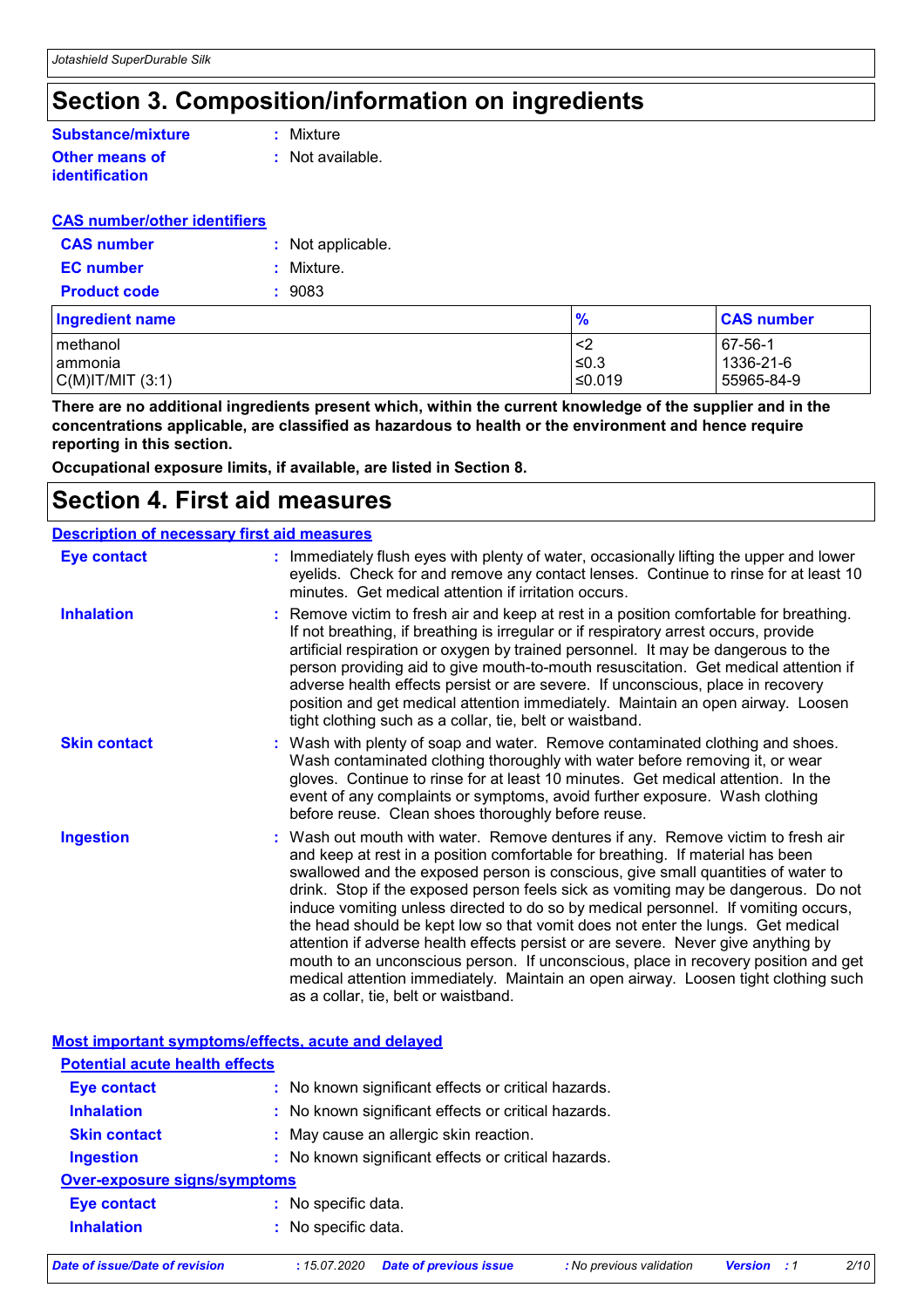#### **Section 4. First aid measures Protection of first-aiders :** No action shall be taken involving any personal risk or without suitable training. It may be dangerous to the person providing aid to give mouth-to-mouth resuscitation. Wash contaminated clothing thoroughly with water before removing it, or wear gloves. **Notes to physician :** Treat symptomatically. Contact poison treatment specialist immediately if large quantities have been ingested or inhaled. **Specific treatments :** No specific treatment. **Skin contact Ingestion has constructed to the construction :** No specific data. Adverse symptoms may include the following: **:** irritation redness **Indication of immediate medical attention and special treatment needed, if necessary**

#### **See toxicological information (Section 11)**

### **Section 5. Firefighting measures**

| <b>Extinguishing media</b>                               |                                                                                                                                                                                                                                                                                                      |
|----------------------------------------------------------|------------------------------------------------------------------------------------------------------------------------------------------------------------------------------------------------------------------------------------------------------------------------------------------------------|
| <b>Suitable extinguishing</b><br>media                   | : Use an extinguishing agent suitable for the surrounding fire.                                                                                                                                                                                                                                      |
| <b>Unsuitable extinguishing</b><br>media                 | : None known.                                                                                                                                                                                                                                                                                        |
| <b>Specific hazards arising</b><br>from the chemical     | : In a fire or if heated, a pressure increase will occur and the container may burst.<br>This material is harmful to aquatic life with long lasting effects. Fire water<br>contaminated with this material must be contained and prevented from being<br>discharged to any waterway, sewer or drain. |
| <b>Hazardous thermal</b><br>decomposition products       | : Decomposition products may include the following materials:<br>carbon dioxide<br>carbon monoxide<br>metal oxide/oxides                                                                                                                                                                             |
| <b>Special protective actions</b><br>for fire-fighters   | : Promptly isolate the scene by removing all persons from the vicinity of the incident if<br>there is a fire. No action shall be taken involving any personal risk or without<br>suitable training.                                                                                                  |
| <b>Special protective</b><br>equipment for fire-fighters | : Fire-fighters should wear appropriate protective equipment and self-contained<br>breathing apparatus (SCBA) with a full face-piece operated in positive pressure<br>mode.                                                                                                                          |

### **Section 6. Accidental release measures**

| Personal precautions, protective equipment and emergency procedures |  |                                                                                                                                                                                                                                                                                                                                                                                                                 |  |
|---------------------------------------------------------------------|--|-----------------------------------------------------------------------------------------------------------------------------------------------------------------------------------------------------------------------------------------------------------------------------------------------------------------------------------------------------------------------------------------------------------------|--|
| For non-emergency<br>personnel                                      |  | : No action shall be taken involving any personal risk or without suitable training.<br>Evacuate surrounding areas. Keep unnecessary and unprotected personnel from<br>entering. Do not touch or walk through spilt material. Avoid breathing vapour or<br>mist. Provide adequate ventilation. Wear appropriate respirator when ventilation is<br>inadequate. Put on appropriate personal protective equipment. |  |
|                                                                     |  | For emergency responders : If specialised clothing is required to deal with the spillage, take note of any<br>information in Section 8 on suitable and unsuitable materials. See also the<br>information in "For non-emergency personnel".                                                                                                                                                                      |  |
| <b>Environmental precautions</b>                                    |  | : Avoid dispersal of spilt material and runoff and contact with soil, waterways, drains<br>and sewers. Inform the relevant authorities if the product has caused environmental<br>pollution (sewers, waterways, soil or air). Water polluting material. May be harmful<br>to the environment if released in large quantities.                                                                                   |  |

#### **Methods and material for containment and cleaning up**

| Date of issue/Date of revision | : 15.07.2020 Date of previous issue | : No previous validation | <b>Version</b> : 1 | 3/10 |
|--------------------------------|-------------------------------------|--------------------------|--------------------|------|
|                                |                                     |                          |                    |      |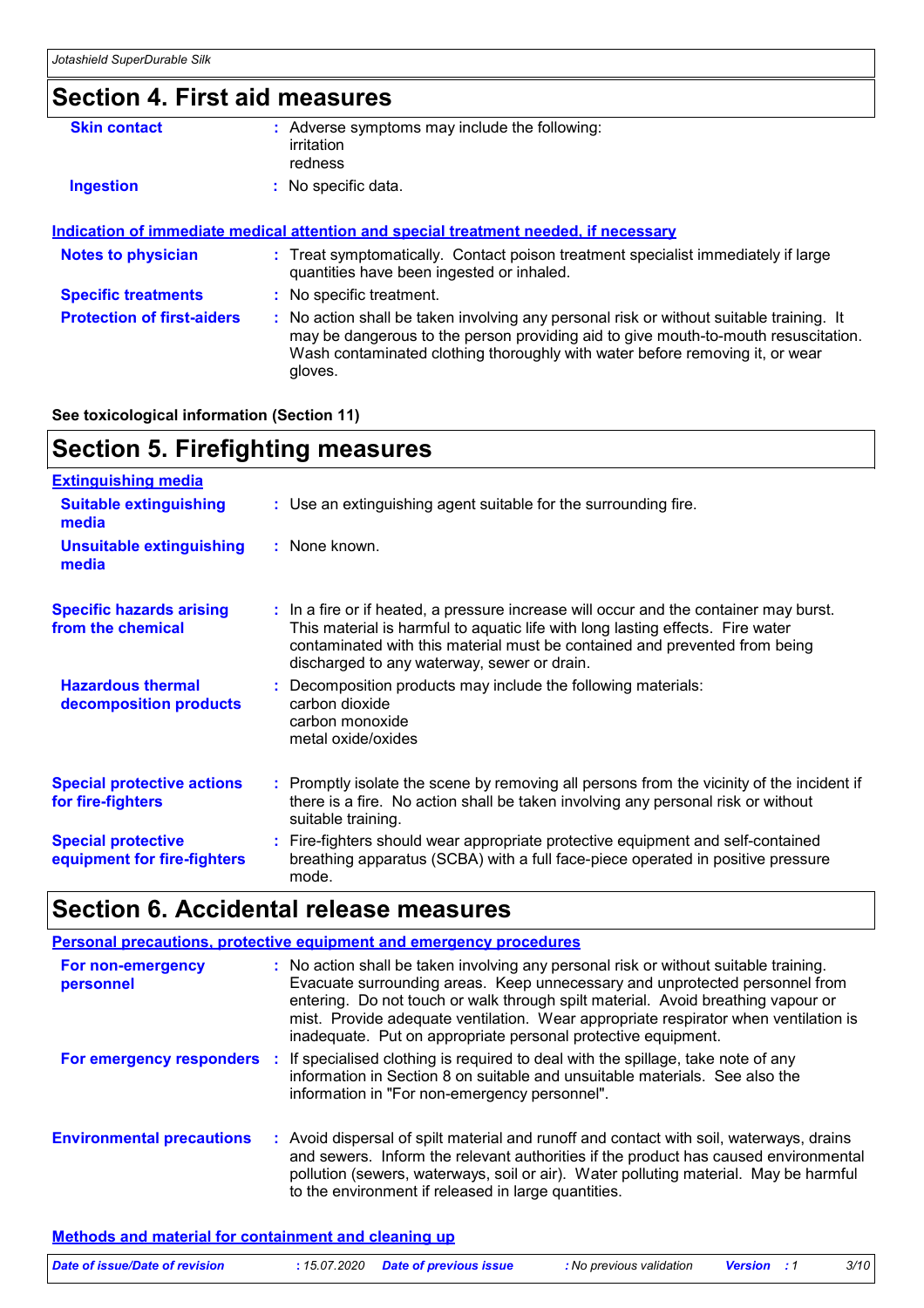### **Section 6. Accidental release measures**

| <b>Small spill</b> | : Stop leak if without risk. Move containers from spill area. Dilute with water and mop<br>up if water-soluble. Alternatively, or if water-insoluble, absorb with an inert dry<br>material and place in an appropriate waste disposal container. Dispose of via a<br>licensed waste disposal contractor.                                                                                                                                                                                                                                                                                                                                                                                                          |
|--------------------|-------------------------------------------------------------------------------------------------------------------------------------------------------------------------------------------------------------------------------------------------------------------------------------------------------------------------------------------------------------------------------------------------------------------------------------------------------------------------------------------------------------------------------------------------------------------------------------------------------------------------------------------------------------------------------------------------------------------|
| Large spill        | : Stop leak if without risk. Move containers from spill area. Approach the release<br>from upwind. Prevent entry into sewers, water courses, basements or confined<br>areas. Wash spillages into an effluent treatment plant or proceed as follows.<br>Contain and collect spillage with non-combustible, absorbent material e.g. sand,<br>earth, vermiculite or diatomaceous earth and place in container for disposal<br>according to local regulations (see Section 13). Dispose of via a licensed waste<br>disposal contractor. Contaminated absorbent material may pose the same hazard<br>as the spilt product. Note: see Section 1 for emergency contact information and<br>Section 13 for waste disposal. |

### **Section 7. Handling and storage**

#### **Precautions for safe handling**

| <b>Protective measures</b>                                                       | : Put on appropriate personal protective equipment (see Section 8). Persons with a<br>history of skin sensitization problems should not be employed in any process in<br>which this product is used. Do not get in eyes or on skin or clothing. Do not ingest.<br>Avoid breathing vapour or mist. Avoid release to the environment. Keep in the<br>original container or an approved alternative made from a compatible material, kept<br>tightly closed when not in use. Empty containers retain product residue and can be<br>hazardous. Do not reuse container.                  |
|----------------------------------------------------------------------------------|-------------------------------------------------------------------------------------------------------------------------------------------------------------------------------------------------------------------------------------------------------------------------------------------------------------------------------------------------------------------------------------------------------------------------------------------------------------------------------------------------------------------------------------------------------------------------------------|
| <b>Advice on general</b><br>occupational hygiene                                 | : Eating, drinking and smoking should be prohibited in areas where this material is<br>handled, stored and processed. Workers should wash hands and face before<br>eating, drinking and smoking. Remove contaminated clothing and protective<br>equipment before entering eating areas. See also Section 8 for additional<br>information on hygiene measures.                                                                                                                                                                                                                       |
| <b>Conditions for safe storage,</b><br>including any<br><b>incompatibilities</b> | : Store in accordance with local regulations. Store in original container protected<br>from direct sunlight in a dry, cool and well-ventilated area, away from incompatible<br>materials (see Section 10) and food and drink. Keep container tightly closed and<br>sealed until ready for use. Containers that have been opened must be carefully<br>resealed and kept upright to prevent leakage. Do not store in unlabelled containers.<br>Use appropriate containment to avoid environmental contamination. See Section 10<br>for incompatible materials before handling or use. |

### **Section 8. Exposure controls/personal protection**

#### **Control parameters**

#### **Occupational exposure limits**

| <b>Ingredient name</b> | <b>Exposure limits</b>                                                                                                                 |
|------------------------|----------------------------------------------------------------------------------------------------------------------------------------|
| methanol               | ACGIH TLV (United States, 3/2018).<br>Absorbed through skin.                                                                           |
|                        | TWA: 200 ppm 8 hours.<br>TWA: $262$ mg/m <sup>3</sup> 8 hours.<br>STEL: 250 ppm 15 minutes.<br>STEL: 328 mg/m <sup>3</sup> 15 minutes. |

| <b>Appropriate engineering</b><br><b>controls</b> | : Good general ventilation should be sufficient to control worker exposure to airborne<br>contaminants.                                                                                                                                                                                                                         |
|---------------------------------------------------|---------------------------------------------------------------------------------------------------------------------------------------------------------------------------------------------------------------------------------------------------------------------------------------------------------------------------------|
| <b>Environmental exposure</b><br><b>controls</b>  | : Emissions from ventilation or work process equipment should be checked to ensure<br>they comply with the requirements of environmental protection legislation. In some<br>cases, fume scrubbers, filters or engineering modifications to the process<br>equipment will be necessary to reduce emissions to acceptable levels. |

#### **Individual protection measures**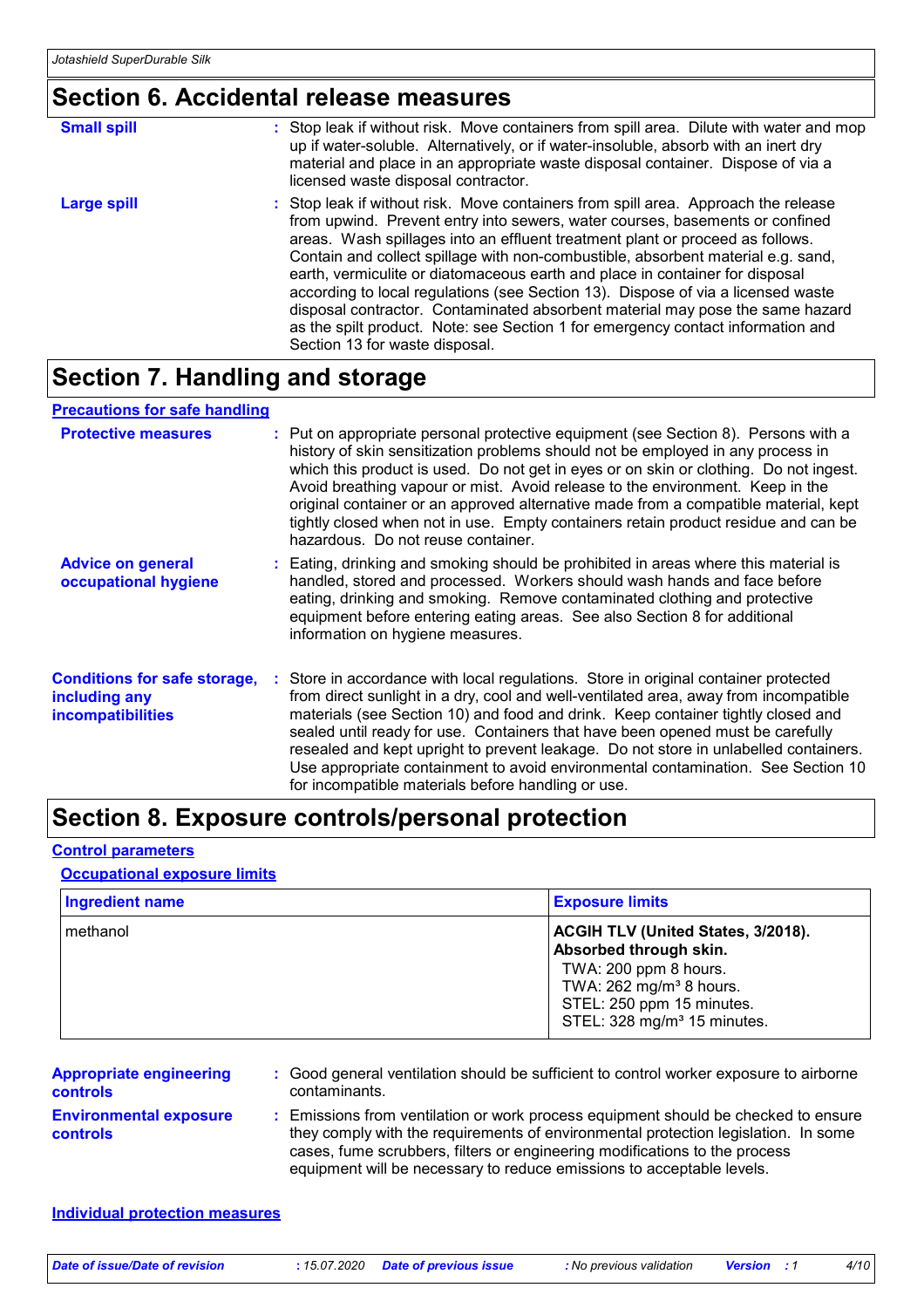# **Section 8. Exposure controls/personal protection**

| <b>Hygiene measures</b>       | : Wash hands, forearms and face thoroughly after handling chemical products, before<br>eating, smoking and using the lavatory and at the end of the working period.<br>Appropriate techniques should be used to remove potentially contaminated clothing.<br>Contaminated work clothing should not be allowed out of the workplace. Wash<br>contaminated clothing before reusing. Ensure that eyewash stations and safety<br>showers are close to the workstation location.                                                                                                                                                                                                                                                                                                                                                                                                                                                                                                                                                                                                                                                                                                                                                        |
|-------------------------------|------------------------------------------------------------------------------------------------------------------------------------------------------------------------------------------------------------------------------------------------------------------------------------------------------------------------------------------------------------------------------------------------------------------------------------------------------------------------------------------------------------------------------------------------------------------------------------------------------------------------------------------------------------------------------------------------------------------------------------------------------------------------------------------------------------------------------------------------------------------------------------------------------------------------------------------------------------------------------------------------------------------------------------------------------------------------------------------------------------------------------------------------------------------------------------------------------------------------------------|
| <b>Eye/face protection</b>    | Safety eyewear complying to EN 166 should be used when a risk assessment<br>indicates this is necessary to avoid exposure to liquid splashes, mists, gases or<br>dusts. If contact is possible, the following protection should be worn, unless the<br>assessment indicates a higher degree of protection: safety glasses with side-<br>shields.                                                                                                                                                                                                                                                                                                                                                                                                                                                                                                                                                                                                                                                                                                                                                                                                                                                                                   |
| <b>Skin protection</b>        |                                                                                                                                                                                                                                                                                                                                                                                                                                                                                                                                                                                                                                                                                                                                                                                                                                                                                                                                                                                                                                                                                                                                                                                                                                    |
| <b>Hand protection</b>        | : There is no one glove material or combination of materials that will give unlimited<br>resistance to any individual or combination of chemicals.<br>The breakthrough time must be greater than the end use time of the product.<br>The instructions and information provided by the glove manufacturer on use,<br>storage, maintenance and replacement must be followed.<br>Gloves should be replaced regularly and if there is any sign of damage to the glove<br>material.<br>Always ensure that gloves are free from defects and that they are stored and used<br>correctly.<br>The performance or effectiveness of the glove may be reduced by physical/chemical<br>damage and poor maintenance.<br>Barrier creams may help to protect the exposed areas of the skin but should not be<br>applied once exposure has occurred.<br>Wear suitable gloves tested to EN374.<br>Recommended, gloves(breakthrough time) > 8 hours: butyl rubber, Viton®, Saranex,<br>Teflon, Responder, Trellchen HPS, Tychem 10000<br>Not recommended, gloves(breakthrough time) < 1 hour: PE, polyvinyl alcohol (PVA),<br>CPF <sub>3</sub><br>May be used, gloves(breakthrough time) 4 - 8 hours: Barricade, nitrile rubber,<br>neoprene, PVC, 4H |
| <b>Body protection</b>        | Personal protective equipment for the body should be selected based on the task<br>being performed and the risks involved and should be approved by a specialist<br>before handling this product.                                                                                                                                                                                                                                                                                                                                                                                                                                                                                                                                                                                                                                                                                                                                                                                                                                                                                                                                                                                                                                  |
| <b>Other skin protection</b>  | : Appropriate footwear and any additional skin protection measures should be<br>selected based on the task being performed and the risks involved and should be<br>approved by a specialist before handling this product.                                                                                                                                                                                                                                                                                                                                                                                                                                                                                                                                                                                                                                                                                                                                                                                                                                                                                                                                                                                                          |
| <b>Respiratory protection</b> | If workers are exposed to concentrations above the exposure limit, they must use a<br>respirator according to EN 140. Use respiratory mask with charcoal and dust filter<br>when spraying this product, according to EN 14387(as filter combination A2-P2). In<br>confined spaces, use compressed-air or fresh-air respiratory equipment. When use<br>of roller or brush, consider use of charcoalfilter.                                                                                                                                                                                                                                                                                                                                                                                                                                                                                                                                                                                                                                                                                                                                                                                                                          |

# **Section 9. Physical and chemical properties**

| <b>Appearance</b>                     |                                                                                                            |
|---------------------------------------|------------------------------------------------------------------------------------------------------------|
| <b>Physical state</b>                 | $:$ Liquid.                                                                                                |
| <b>Colour</b>                         | : Various                                                                                                  |
| <b>Odour</b>                          | : Characteristic.                                                                                          |
| <b>Odour threshold</b>                | : Not applicable.                                                                                          |
| pH                                    | : Not applicable.                                                                                          |
| <b>Melting point</b>                  | $\colon 0$                                                                                                 |
| <b>Boiling point</b>                  | Lowest known value: 64.7°C (148.5°F) (methanol). Weighted average: 123.44°C<br>$(254.2^{\circ}F)$          |
| <b>Flash point</b>                    | $:$ Not available.                                                                                         |
| <b>Evaporation rate</b>               | : Highest known value: 2.1 (methanol) Weighted average: 0.37compared with butyl<br>acetate                 |
| <b>Date of issue/Date of revision</b> | 5/10<br><b>Date of previous issue</b><br>: 15.07.2020<br>: No previous validation<br><b>Version</b><br>: 1 |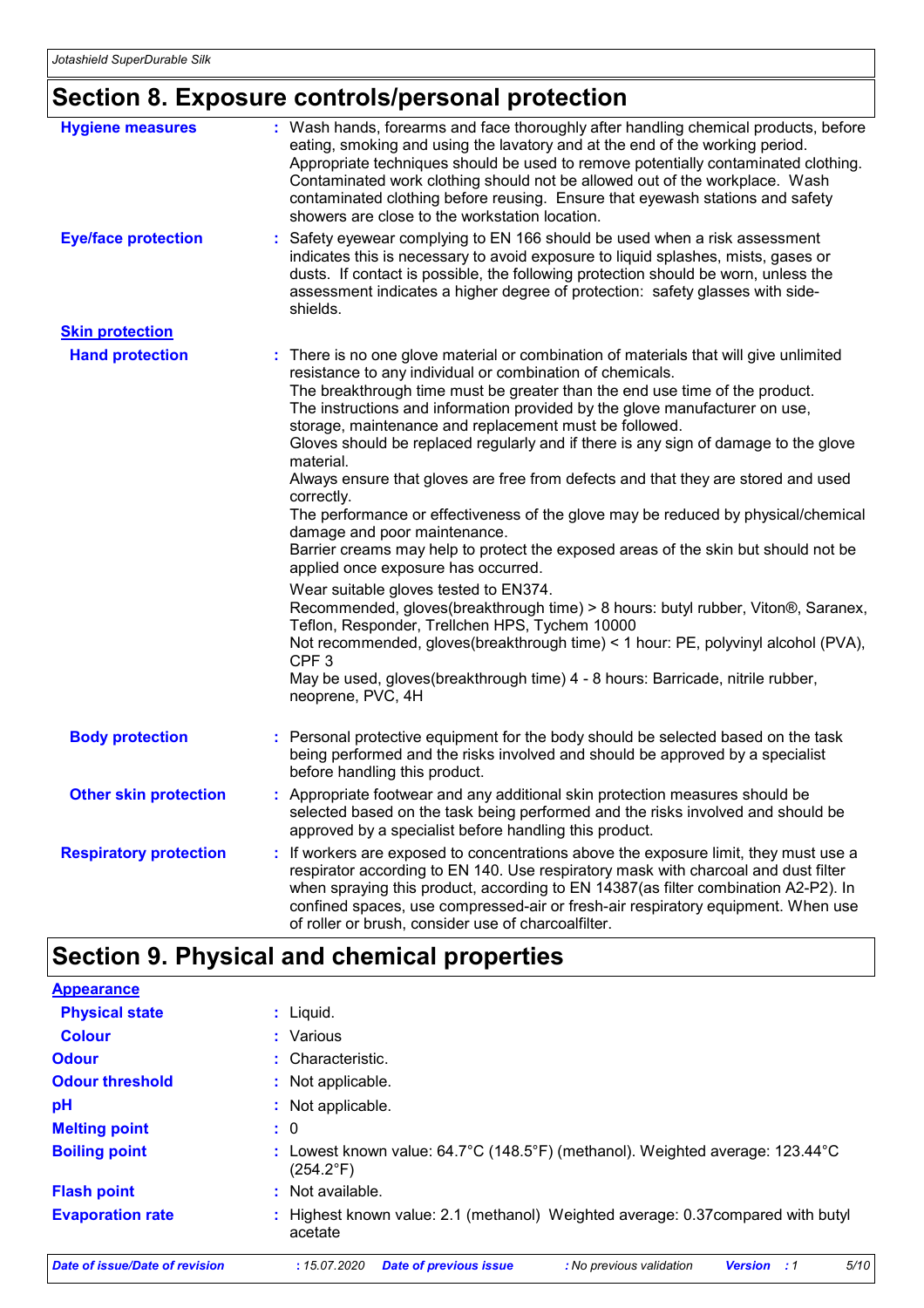### **Section 9. Physical and chemical properties**

| <b>Flammability (solid, gas)</b>                  | : Not applicable.                                                                                                                                       |
|---------------------------------------------------|---------------------------------------------------------------------------------------------------------------------------------------------------------|
| Lower and upper explosive<br>(flammable) limits   | $: 0.6 - 44\%$                                                                                                                                          |
| <b>Vapour pressure</b>                            | : Highest known value: 16.9 kPa (127 mm Hg) (at $20^{\circ}$ C) (methanol). Weighted<br>average: 2.91 kPa (21.83 mm Hg) (at 20°C)                       |
| <b>Vapour density</b>                             | : Highest known value: $7.5$ (Air = 1) (propanoic acid, 2-methyl-, monoester with<br>2,2,4-trimethyl-1,3-pentanediol). Weighted average: 4.49 (Air = 1) |
| <b>Density</b>                                    | : 1.15 to 1.3 g/cm <sup>3</sup>                                                                                                                         |
| <b>Solubility</b>                                 | : Easily soluble in the following materials: cold water and hot water.                                                                                  |
| <b>Partition coefficient: n-</b><br>octanol/water | $:$ Not available.                                                                                                                                      |
| <b>Auto-ignition temperature</b>                  | : Not applicable.                                                                                                                                       |
| <b>Decomposition temperature</b>                  | : Not available.                                                                                                                                        |
| <b>Viscosity</b>                                  | : Kinematic (40°C): >0.205 cm <sup>2</sup> /s (>20.5 mm <sup>2</sup> /s)                                                                                |

### **Section 10. Stability and reactivity**

| <b>Reactivity</b>                            | : No specific test data related to reactivity available for this product or its ingredients.              |
|----------------------------------------------|-----------------------------------------------------------------------------------------------------------|
| <b>Chemical stability</b>                    | : The product is stable.                                                                                  |
| <b>Possibility of hazardous</b><br>reactions | : Under normal conditions of storage and use, hazardous reactions will not occur.                         |
| <b>Conditions to avoid</b>                   | $:$ No specific data.                                                                                     |
| Incompatible materials                       | : No specific data.                                                                                       |
| <b>Hazardous decomposition</b><br>products   | : Under normal conditions of storage and use, hazardous decomposition products<br>should not be produced. |

### **Section 11. Toxicological information**

#### **Information on toxicological effects**

#### **Acute toxicity**

| <b>Product/ingredient name</b> | <b>Result</b> | <b>Species</b> | <b>Dose</b> | <b>Exposure</b> |
|--------------------------------|---------------|----------------|-------------|-----------------|
| I ammonia                      | LD50 Oral     | Rat            | 350 mg/kg   |                 |
| $C(M)$ IT/MIT $(3:1)$          | LD50 Oral     | Rat            | 53 mg/kg    |                 |

#### **Irritation/Corrosion**

| <b>Product/ingredient name</b> | <b>Result</b>           | <b>Species</b> | <b>Score</b> | <b>Exposure</b>                | <b>Observation</b> |
|--------------------------------|-------------------------|----------------|--------------|--------------------------------|--------------------|
| lammonia                       | 'Eyes - Severe irritant | Rabbit         |              | 250<br>Micrograms              |                    |
|                                | Eyes - Severe irritant  | Rabbit         |              | $10.5$ minutes<br>1 milligrams |                    |

#### **Sensitisation**

| <b>Product/ingredient name</b> | <b>Route of</b><br>exposure | <b>Species</b>                  | <b>Result</b> |
|--------------------------------|-----------------------------|---------------------------------|---------------|
| $C(M)$ IT/MIT $(3:1)$          | skin                        | Mammal - species<br>unspecified | Sensitising   |

### **Mutagenicity**

Not available.

#### **Carcinogenicity**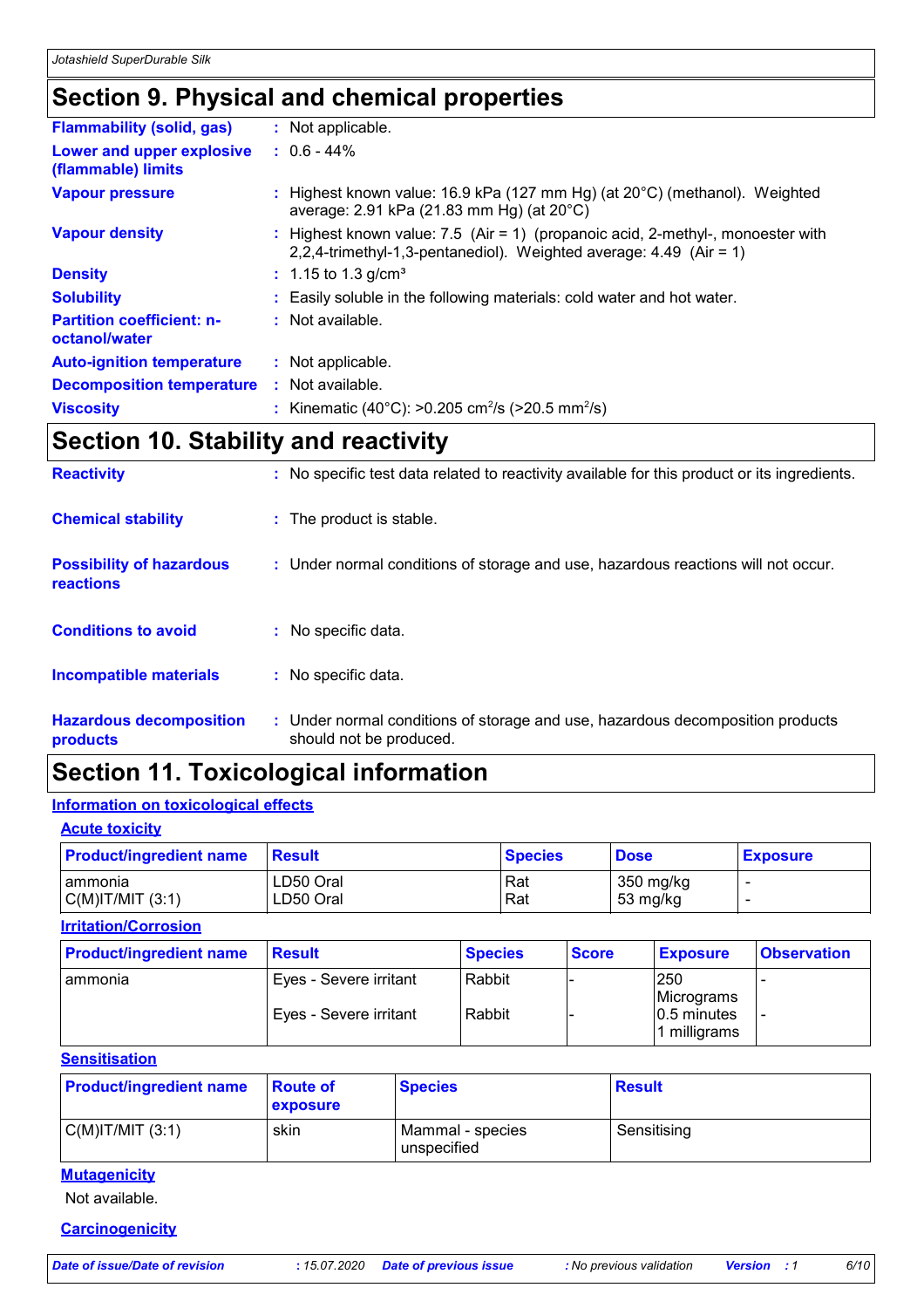# **Section 11. Toxicological information**

#### Not available.

#### **Reproductive toxicity**

Not available.

#### **Teratogenicity**

Not available.

#### **Specific target organ toxicity (single exposure)**

| <b>Name</b>                                                                                |                                                                                                          | <b>Category</b>          | <b>Route of</b><br>exposure       | <b>Target organs</b>                              |
|--------------------------------------------------------------------------------------------|----------------------------------------------------------------------------------------------------------|--------------------------|-----------------------------------|---------------------------------------------------|
| methanol<br>ammonia                                                                        |                                                                                                          | Category 1<br>Category 3 | Not determined<br>Not applicable. | Not determined<br>Respiratory tract<br>irritation |
| <b>Specific target organ toxicity (repeated exposure)</b>                                  |                                                                                                          |                          |                                   |                                                   |
| Not available.                                                                             |                                                                                                          |                          |                                   |                                                   |
| <b>Aspiration hazard</b><br>Not available.                                                 |                                                                                                          |                          |                                   |                                                   |
| <b>Information on likely routes</b><br>of exposure                                         | : Not available.                                                                                         |                          |                                   |                                                   |
| <b>Potential acute health effects</b>                                                      |                                                                                                          |                          |                                   |                                                   |
| <b>Eye contact</b>                                                                         | : No known significant effects or critical hazards.                                                      |                          |                                   |                                                   |
| <b>Inhalation</b>                                                                          | No known significant effects or critical hazards.                                                        |                          |                                   |                                                   |
| <b>Skin contact</b>                                                                        | May cause an allergic skin reaction.                                                                     |                          |                                   |                                                   |
| <b>Ingestion</b>                                                                           | : No known significant effects or critical hazards.                                                      |                          |                                   |                                                   |
| <b>Symptoms related to the physical, chemical and toxicological characteristics</b>        |                                                                                                          |                          |                                   |                                                   |
| <b>Eye contact</b>                                                                         | : No specific data.                                                                                      |                          |                                   |                                                   |
| <b>Inhalation</b>                                                                          | No specific data.                                                                                        |                          |                                   |                                                   |
| <b>Skin contact</b>                                                                        | : Adverse symptoms may include the following:<br>irritation<br>redness                                   |                          |                                   |                                                   |
| <b>Ingestion</b>                                                                           | : No specific data.                                                                                      |                          |                                   |                                                   |
| Delayed and immediate effects as well as chronic effects from short and long-term exposure |                                                                                                          |                          |                                   |                                                   |
| <b>Short term exposure</b>                                                                 |                                                                                                          |                          |                                   |                                                   |
| <b>Potential immediate</b><br>effects                                                      | : Not available.                                                                                         |                          |                                   |                                                   |
| <b>Potential delayed effects</b>                                                           | : Not available.                                                                                         |                          |                                   |                                                   |
| <b>Long term exposure</b>                                                                  |                                                                                                          |                          |                                   |                                                   |
| <b>Potential immediate</b><br>effects                                                      | : Not available.                                                                                         |                          |                                   |                                                   |
| <b>Potential delayed effects</b>                                                           | : Not available.                                                                                         |                          |                                   |                                                   |
| <b>Potential chronic health effects</b>                                                    |                                                                                                          |                          |                                   |                                                   |
| Not available.                                                                             |                                                                                                          |                          |                                   |                                                   |
| <b>General</b>                                                                             | : Once sensitized, a severe allergic reaction may occur when subsequently exposed<br>to very low levels. |                          |                                   |                                                   |
| <b>Carcinogenicity</b>                                                                     | : No known significant effects or critical hazards.                                                      |                          |                                   |                                                   |
| <b>Mutagenicity</b>                                                                        | : No known significant effects or critical hazards.                                                      |                          |                                   |                                                   |
| <b>Teratogenicity</b>                                                                      | : No known significant effects or critical hazards.                                                      |                          |                                   |                                                   |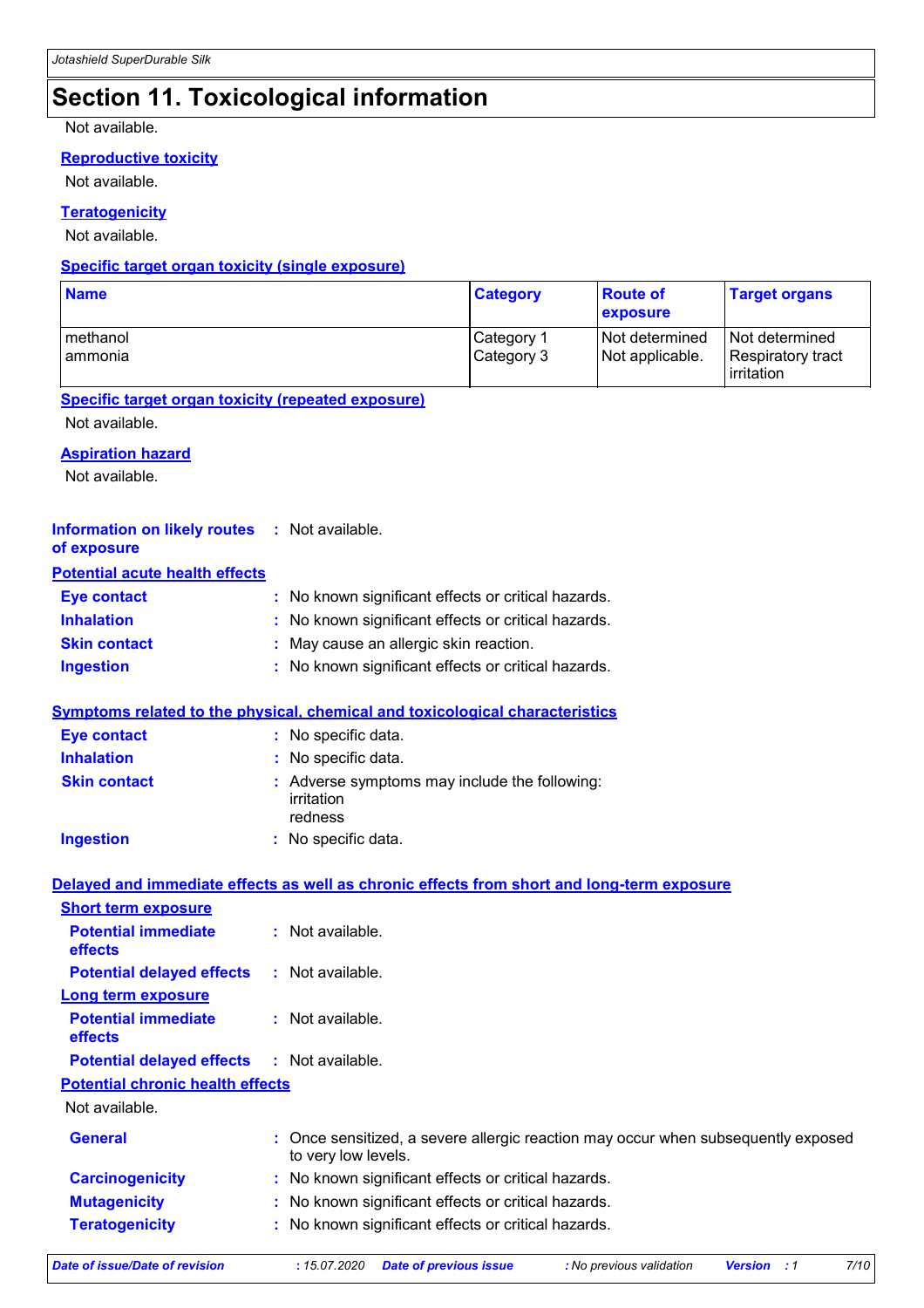### **Section 11. Toxicological information**

- **Developmental effects** : No known significant effects or critical hazards.
- 
- **Fertility effects :** No known significant effects or critical hazards.

#### **Numerical measures of toxicity**

#### **Acute toxicity estimates**

| Route                | <b>ATE value</b> |
|----------------------|------------------|
| Oral                 | 9181.41 mg/kg    |
| Dermal               | 27544.24 mg/kg   |
| Inhalation (vapours) | 275.44 mg/l      |

### **Section 12. Ecological information**

#### **Toxicity**

| <b>Product/ingredient name</b> | <b>Result</b>                     | <b>Species</b>                       | <b>Exposure</b> |
|--------------------------------|-----------------------------------|--------------------------------------|-----------------|
| ammonia                        | Acute EC50 0.101 mg/l Fresh water | Daphnia                              | 96 hours        |
|                                | Acute LC50 0.89 mg/l Fresh water  | Fish                                 | 96 hours        |
| $C(M)$ IT/MIT $(3:1)$          | Acute EC50 0.027 mg/l             | Algae - Selenastrum<br>capricornutum | 72 hours        |
|                                | Acute EC50 0.16 mg/l              | Daphnia - Daphnia magna              | 48 hours        |
|                                | Acute LC50 0.19 mg/l              | Fish - Oncorhynchus mykiss           | 96 hours        |
|                                | Chronic NOEC 0.1 mg/l             | Daphnia                              | 21 days         |
|                                | Chronic NOEC 0.05 mg/l            | Fish                                 | 14 days         |

#### **Persistence and degradability**

| <b>Product/ingredient name</b> | <b>Aquatic half-life</b> | <b>Photolysis</b> | <b>Biodegradability</b> |
|--------------------------------|--------------------------|-------------------|-------------------------|
| I ammonia                      |                          |                   | <b>Readily</b>          |
| C(M) T/MIT (3:1)               |                          |                   | Not readily             |

#### **Bioaccumulative potential**

| <b>Product/ingredient name</b> | $\mathsf{LogP}_\mathsf{ow}$ | <b>BCF</b> | <b>Potential</b> |
|--------------------------------|-----------------------------|------------|------------------|
| l methanol                     | $-0.77$                     | <10        | low              |
| I ammonia                      | <'                          |            | low              |

#### **Mobility in soil**

| <b>Soil/water partition</b> | : Not available. |
|-----------------------------|------------------|
| <b>coefficient (Koc)</b>    |                  |

**Other adverse effects** : No known significant effects or critical hazards.

### **Section 13. Disposal considerations**

**Disposal methods :**

The generation of waste should be avoided or minimised wherever possible. Disposal of this product, solutions and any by-products should at all times comply with the requirements of environmental protection and waste disposal legislation and any regional local authority requirements. Dispose of surplus and nonrecyclable products via a licensed waste disposal contractor. Waste should not be disposed of untreated to the sewer unless fully compliant with the requirements of all authorities with jurisdiction. Waste packaging should be recycled. Incineration or landfill should only be considered when recycling is not feasible. This material and its container must be disposed of in a safe way. Care should be taken when handling emptied containers that have not been cleaned or rinsed out. Empty containers or liners may retain some product residues. Avoid dispersal of spilt material and runoff and contact with soil, waterways, drains and sewers.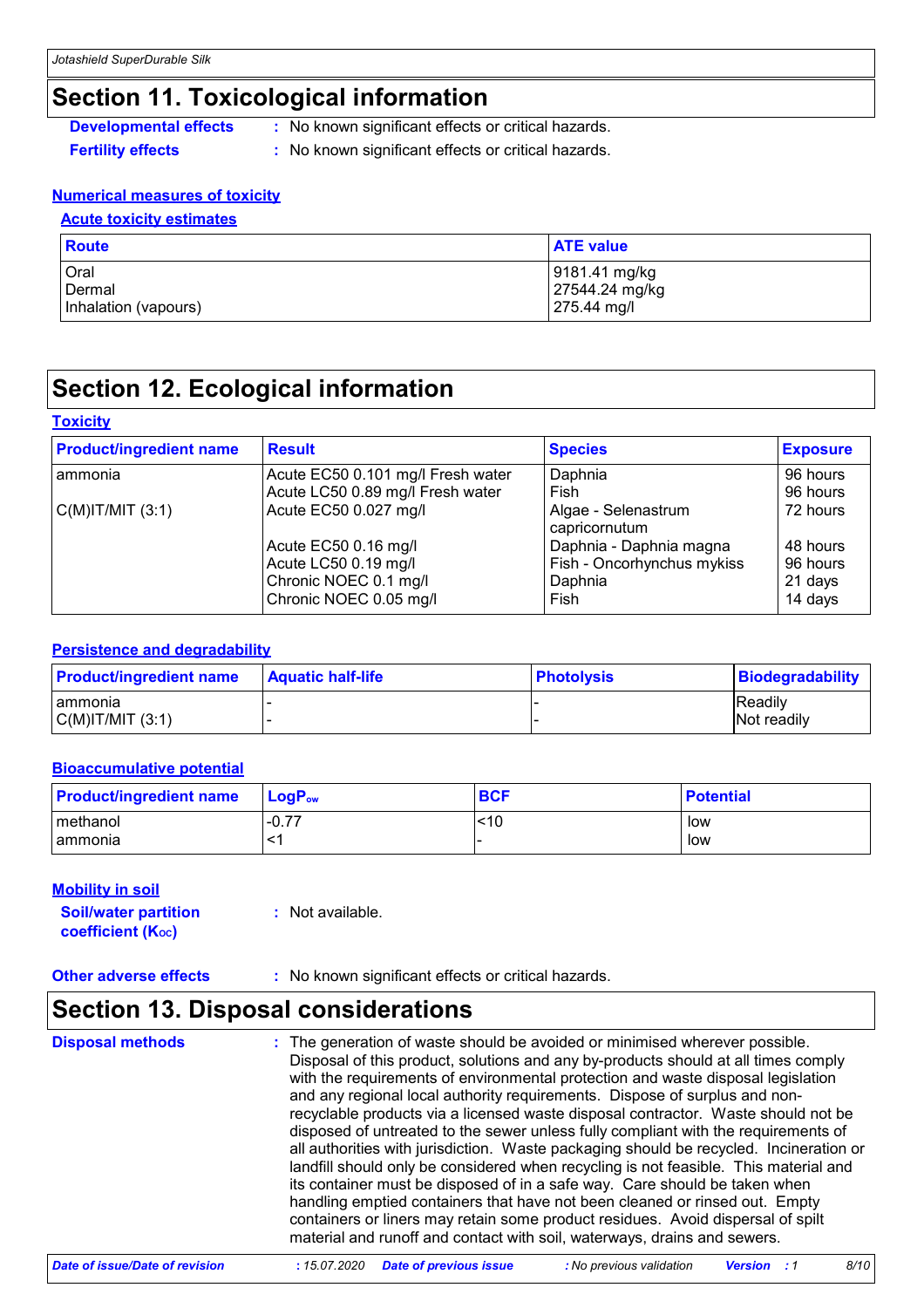### **Section 14. Transport information**

|                                      | <b>ADR/RID</b> | <b>IMDG</b>    | <b>IATA</b>    |
|--------------------------------------|----------------|----------------|----------------|
| <b>UN number</b>                     | Not regulated. | Not regulated. | Not regulated. |
| <b>UN proper</b><br>shipping name    | -              |                |                |
| <b>Transport hazard</b><br>class(es) | $\blacksquare$ |                |                |
| <b>Packing group</b>                 | $\blacksquare$ | ٠              | ۰              |
| <b>Environmental</b><br>hazards      | No.            | No.            | No.            |
| <b>Additional</b><br>information     | ٠              |                |                |

**Special precautions for user Transport within user's premises:** always transport in closed containers that are **:** upright and secure. Ensure that persons transporting the product know what to do in the event of an accident or spillage.

**Transport in bulk according :** Not available. **to Annex II of Marpol and the IBC Code**

### **Section 15. Regulatory information**

**Safety, health and environmental regulations specific for the product :** No known specific national and/or regional regulations applicable to this product (including its ingredients).

**International regulations**

**Chemical Weapon Convention List Schedules I, II & III Chemicals**

Not listed.

**Montreal Protocol (Annexes A, B, C, E)**

Not listed.

**Stockholm Convention on Persistent Organic Pollutants** Not listed.

**Rotterdam Convention on Prior Informed Consent (PIC)**

Not listed.

**UNECE Aarhus Protocol on POPs and Heavy Metals**

Not listed.

### **Section 16. Other information**

#### **History**

| Date of printing                  |         | : 15.07.2020             |
|-----------------------------------|---------|--------------------------|
| Date of issue/Date of<br>revision |         | : 15.07.2020             |
| Date of previous issue            |         | : No previous validation |
| <b>Version</b>                    | $\pm$ 1 |                          |